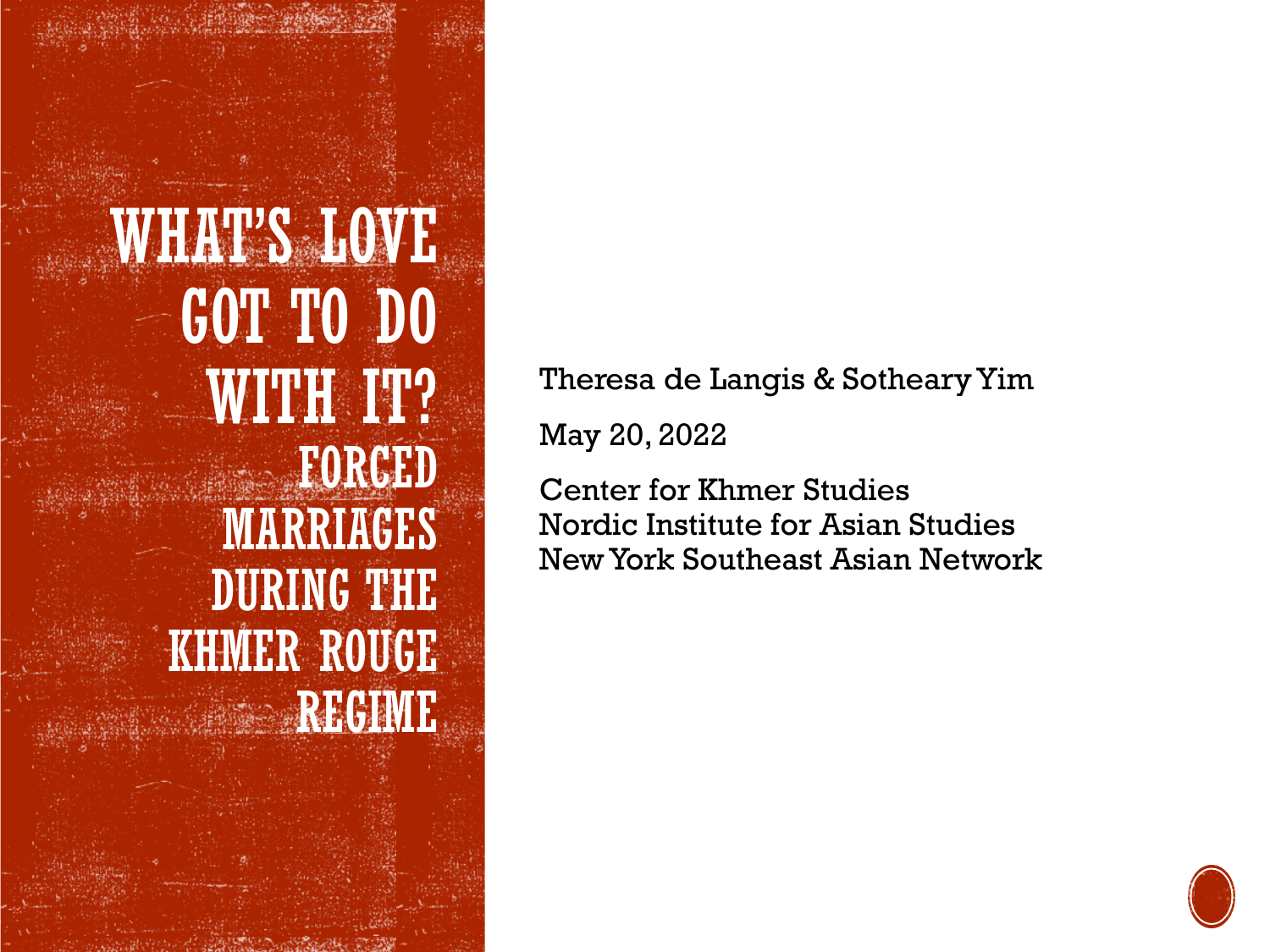## **LIKE GHOST CHANGES BI**

LIKE GHOST **CHANGES BO** Interviews on the Impact of Forced Marriage during the Khmer Rouge Regime

As told to and translated by Theresa<br>As told to and translated by Thido KIM

tv on the Impact

Theresa DE LANGIS, Judith STRASSER, Thida KI DE LANGIS, Judith STINGS<br>TRANSCULTURAL PSYCHOSOCIAL ORGANISATION LIKE **GHOST** CHANGES BODY

Transcultural Psychosocial **Organization** Cambodia

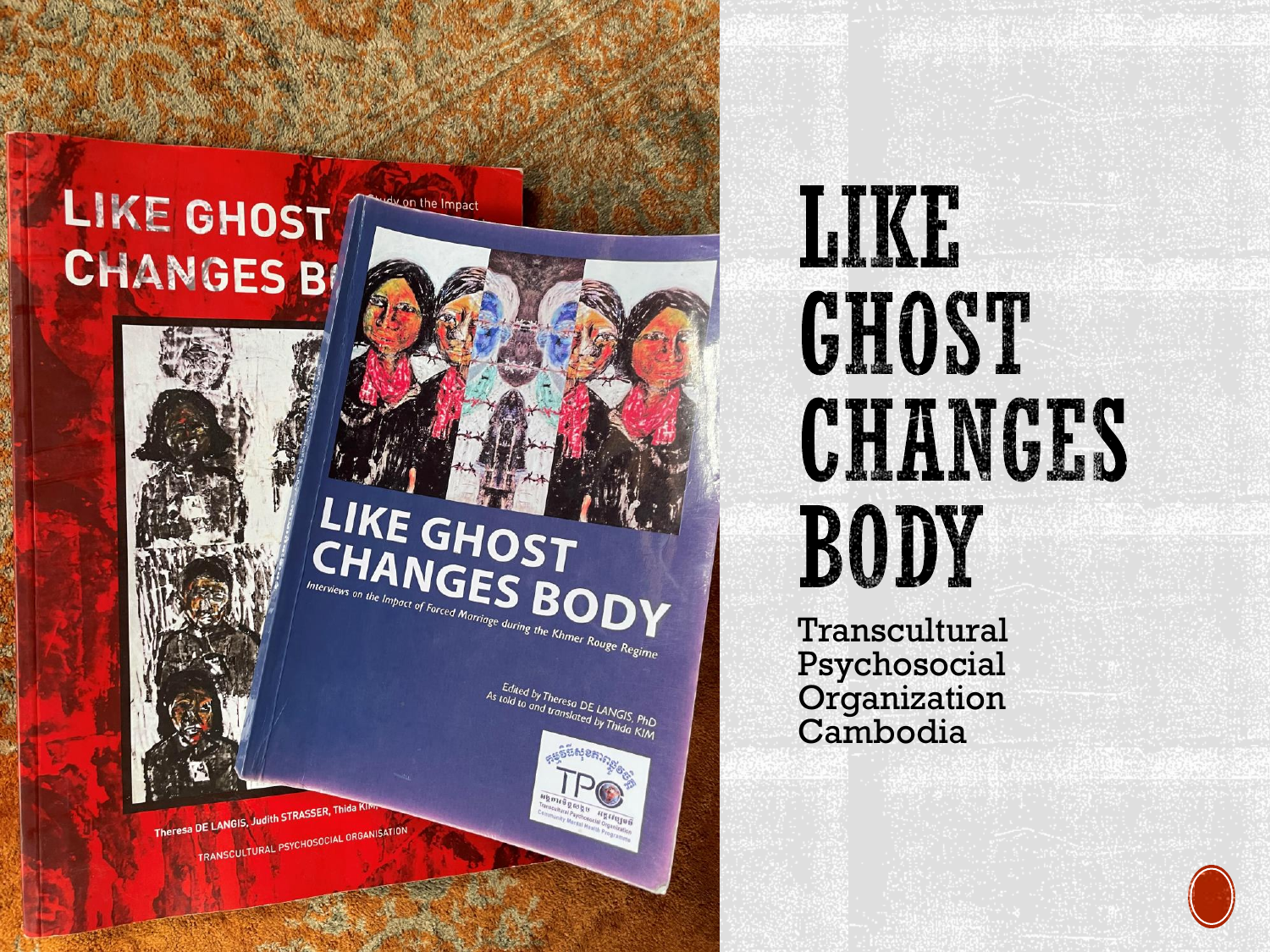# "Women were never more safe from rape than when under the rule of Democratic Kampuchea."

## Michael Vickery

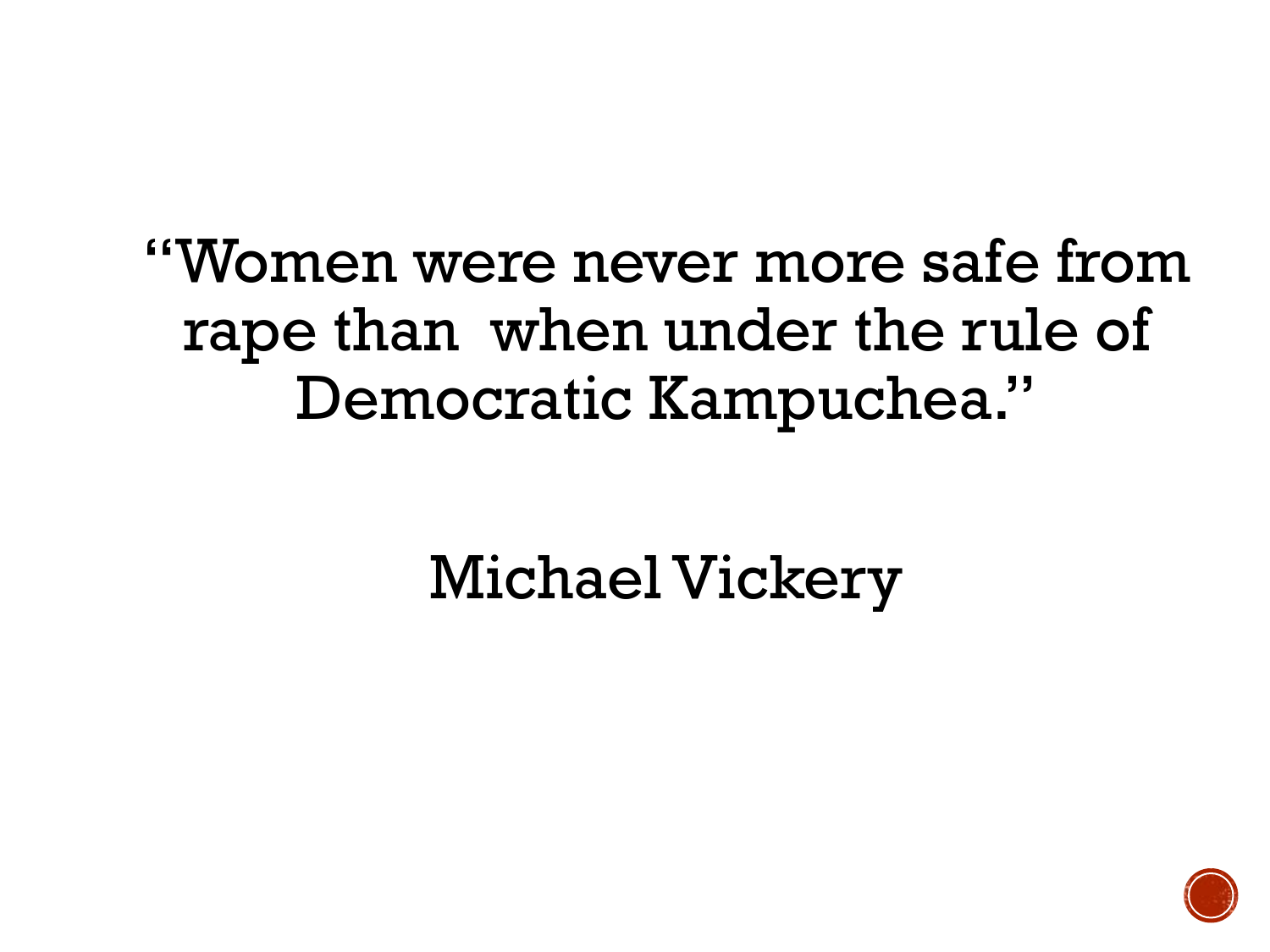# CAH/OIA OF FORCED MARRIAGE

Mass commitment ceremonies (often strangers)

Without consent (without notice)

Without traditional rituals/family approval

Vow to *Angkar* to remain loyal/have children

Forced consummation (with spies)

Pregnancy (in midst of mass atrocity)

Refusal could lead to punishment, rape or death



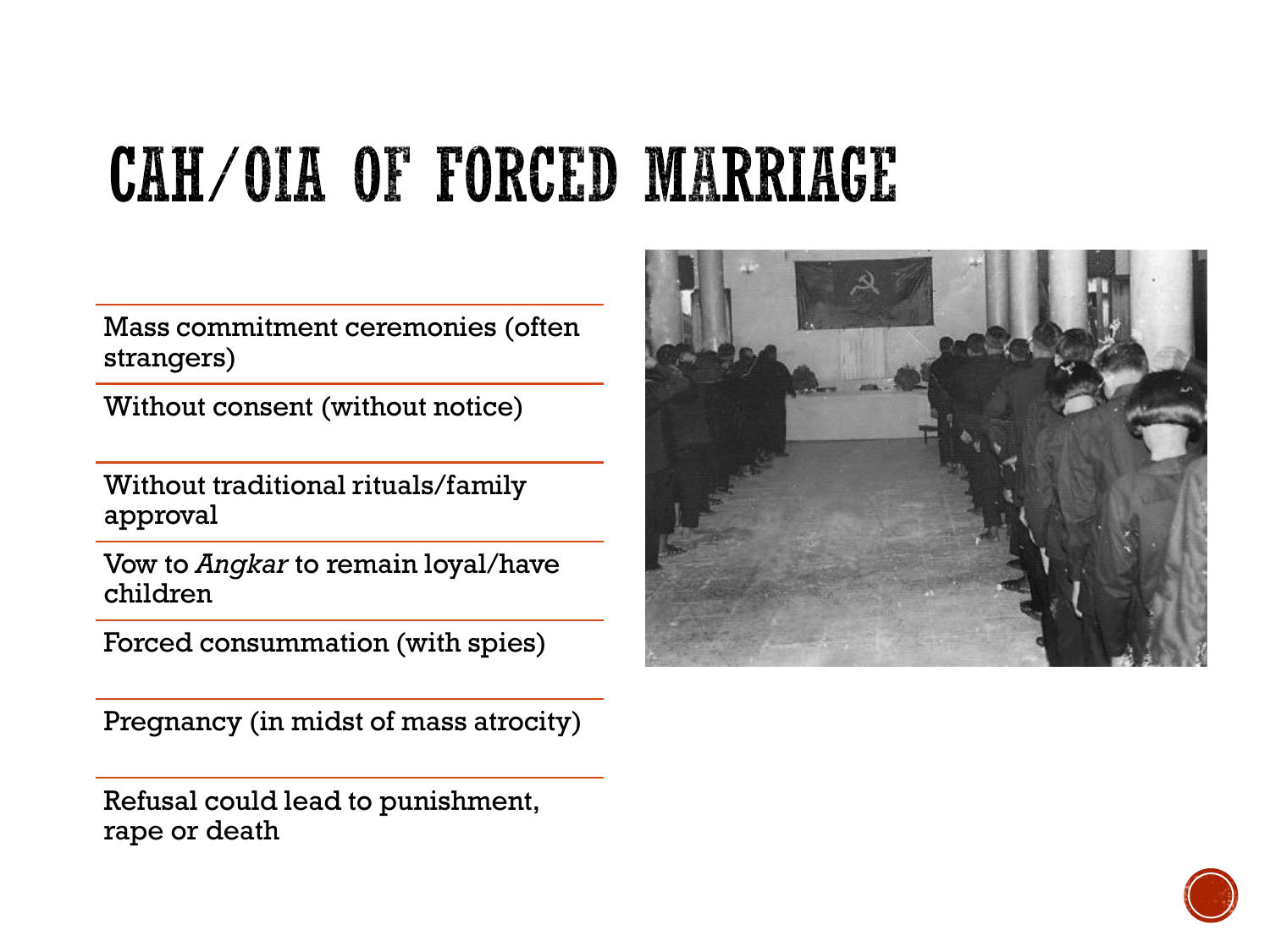

### IT WAS AN AFFRONT TO HUMAN DIGNITY. WE WERE BRED LIKE CATS AND DOGS.

#### Female forced marriage survivor.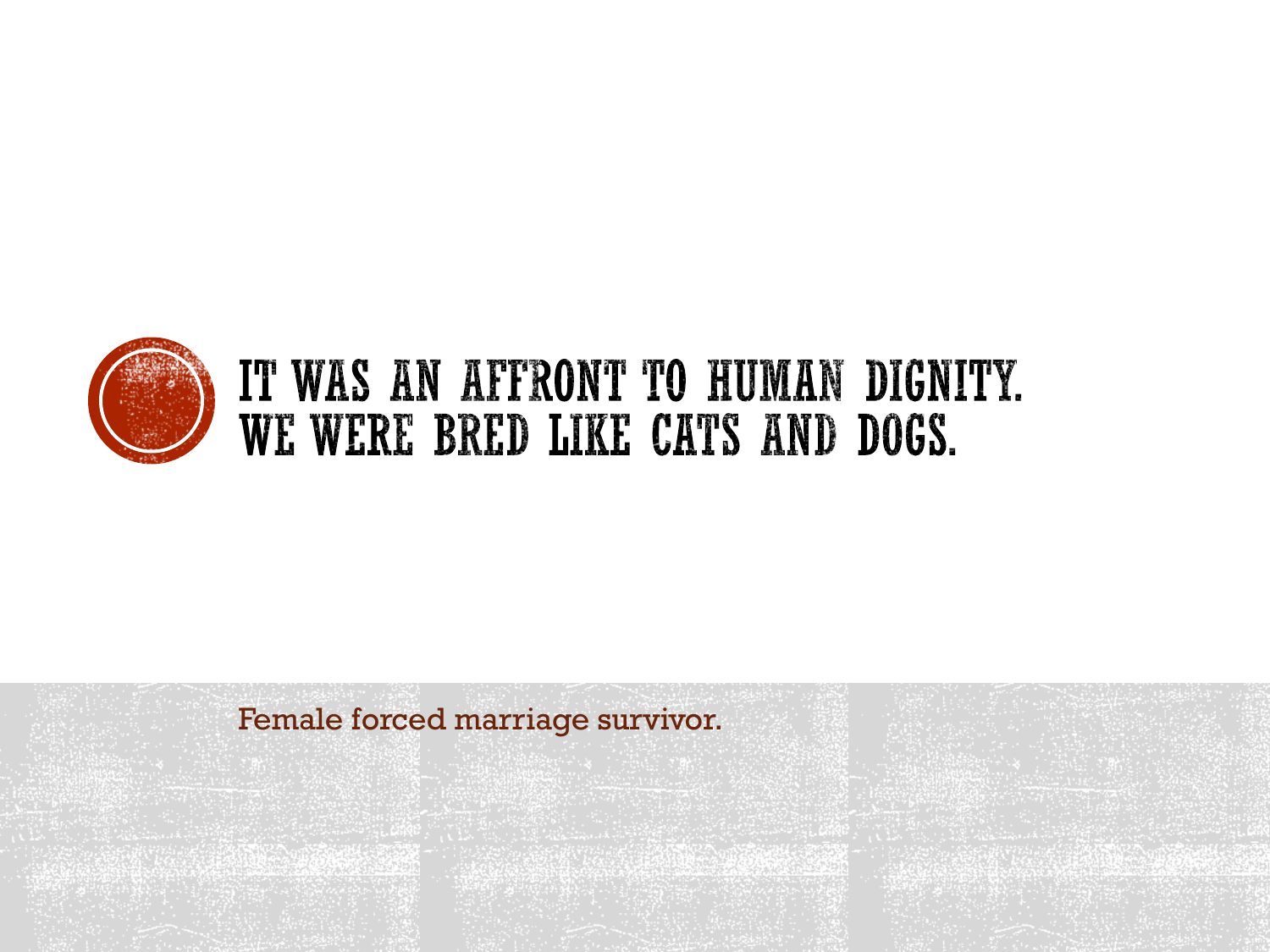# METHOD/THEORY

Adrienne Rich, Audre Lorde, "Self care is a political act" Anna Tsing, 'The arts of noticing" as poetics of polyphony Roxani Krystalli, Philipp Schulz, "Taking love & care Seriously

What's love got to do with it?

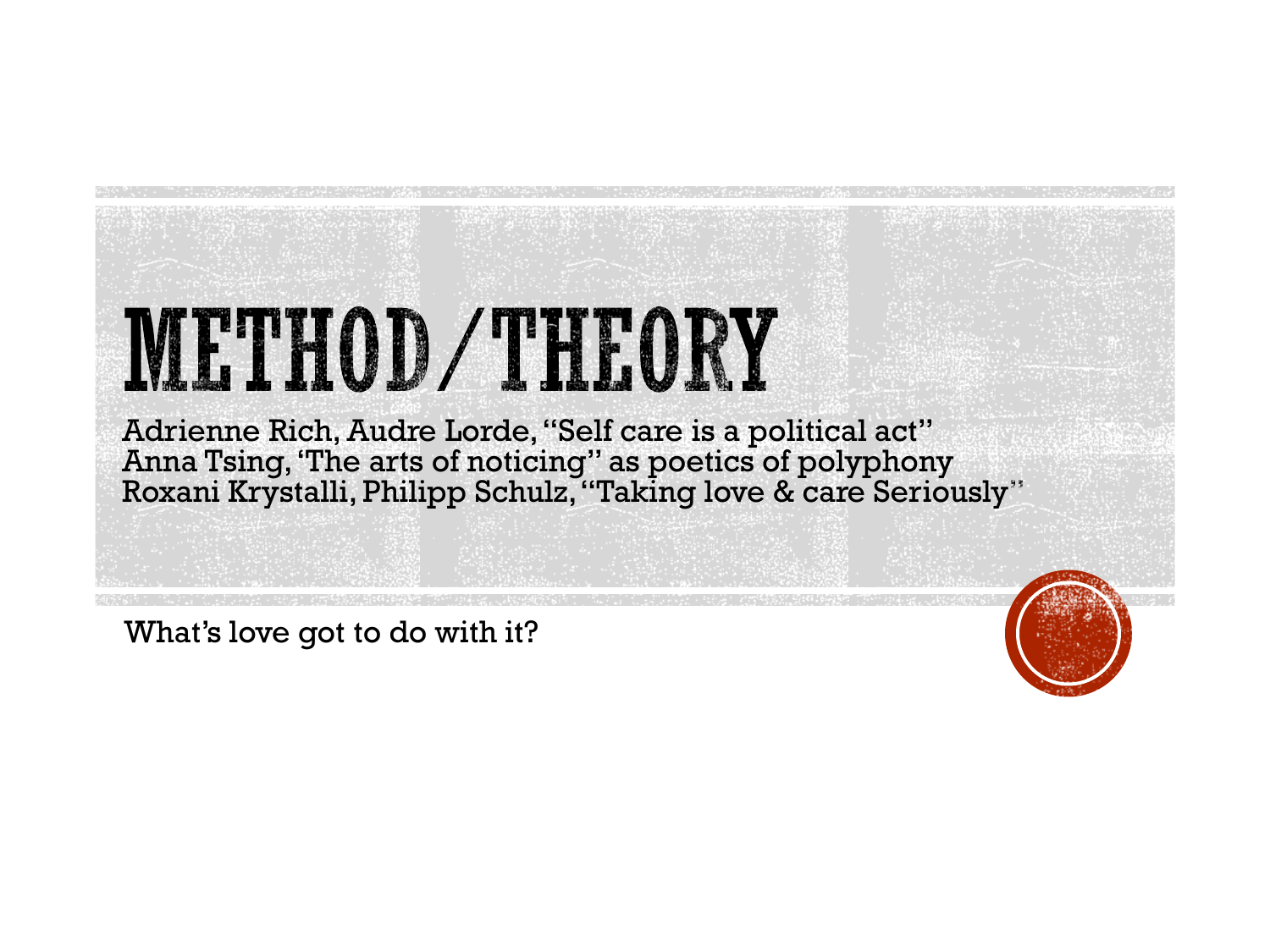

What's love got to do with it?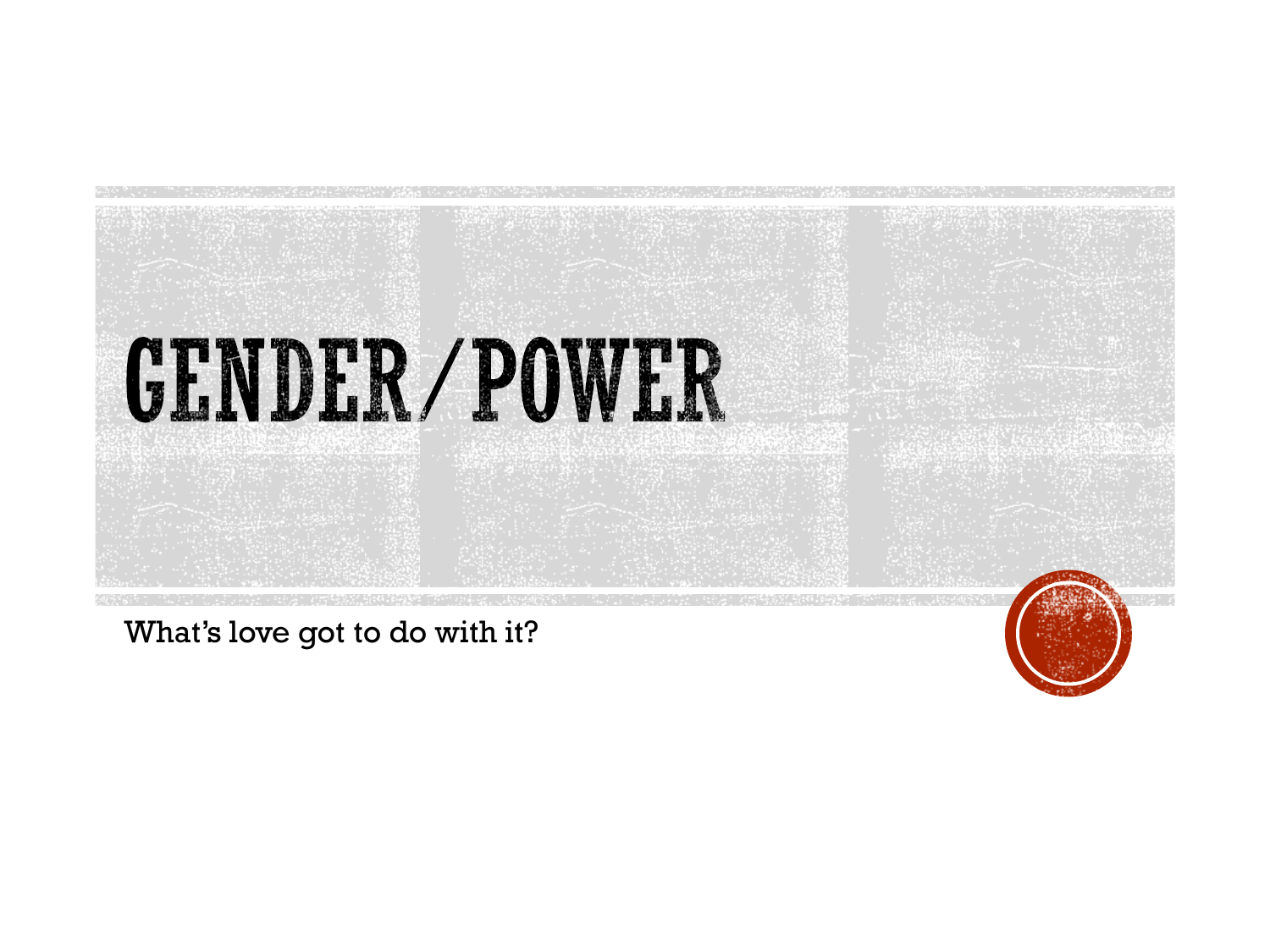Wife: The wedding is valuable to women because everyone acknowledges a married woman as a good daughter who is obedient. . . The wedding is vital for every Cambodian woman. It's like ghost changes body.

What's love got to do with it? Case Study 3

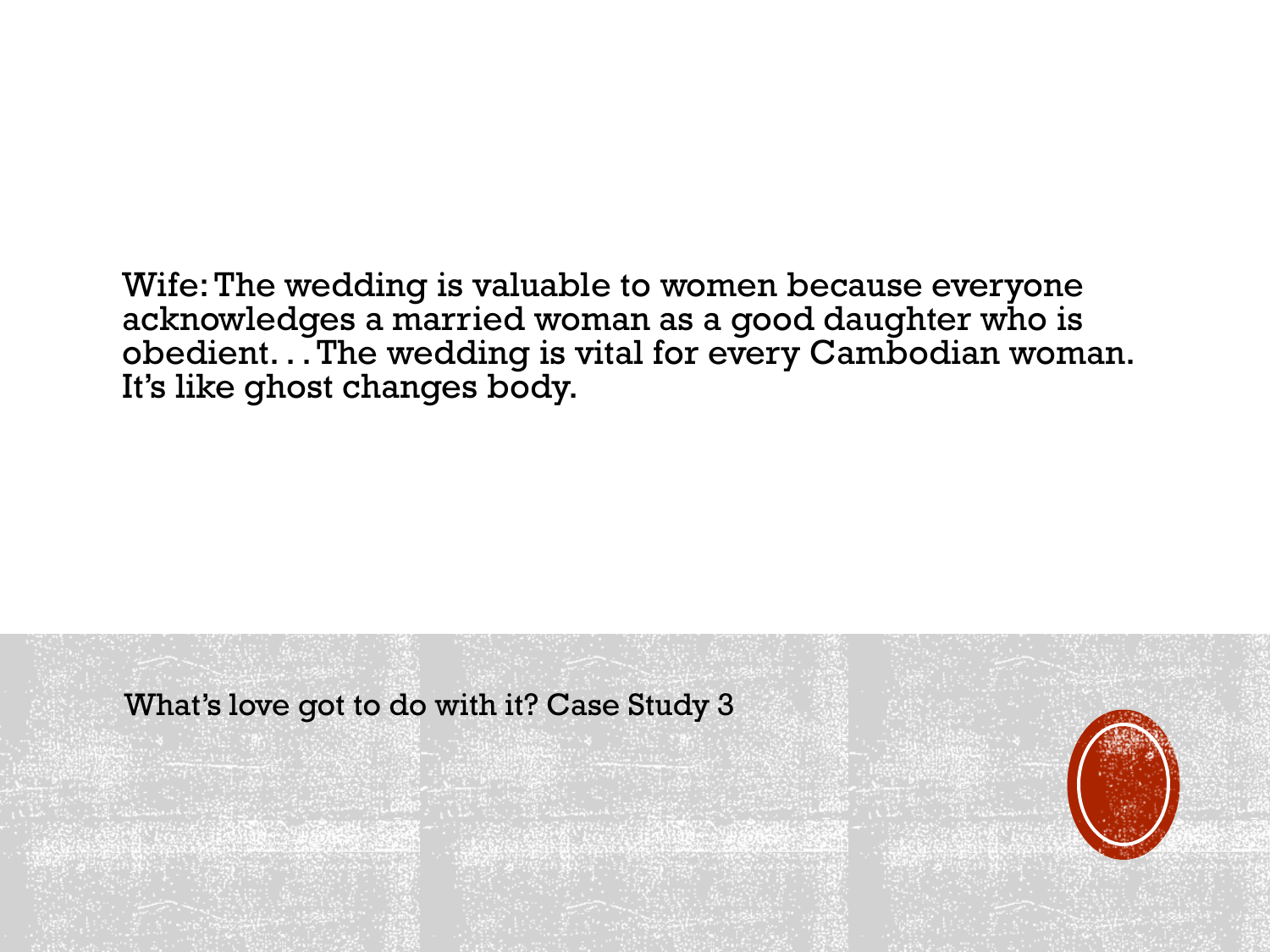There were 13 couples. Each cadre took turns giving a speech, and then they ordered us to repeat what they said, to promise to each other to produce children for *Angkar.*

What's love got to do with it? Case Study 5, woman

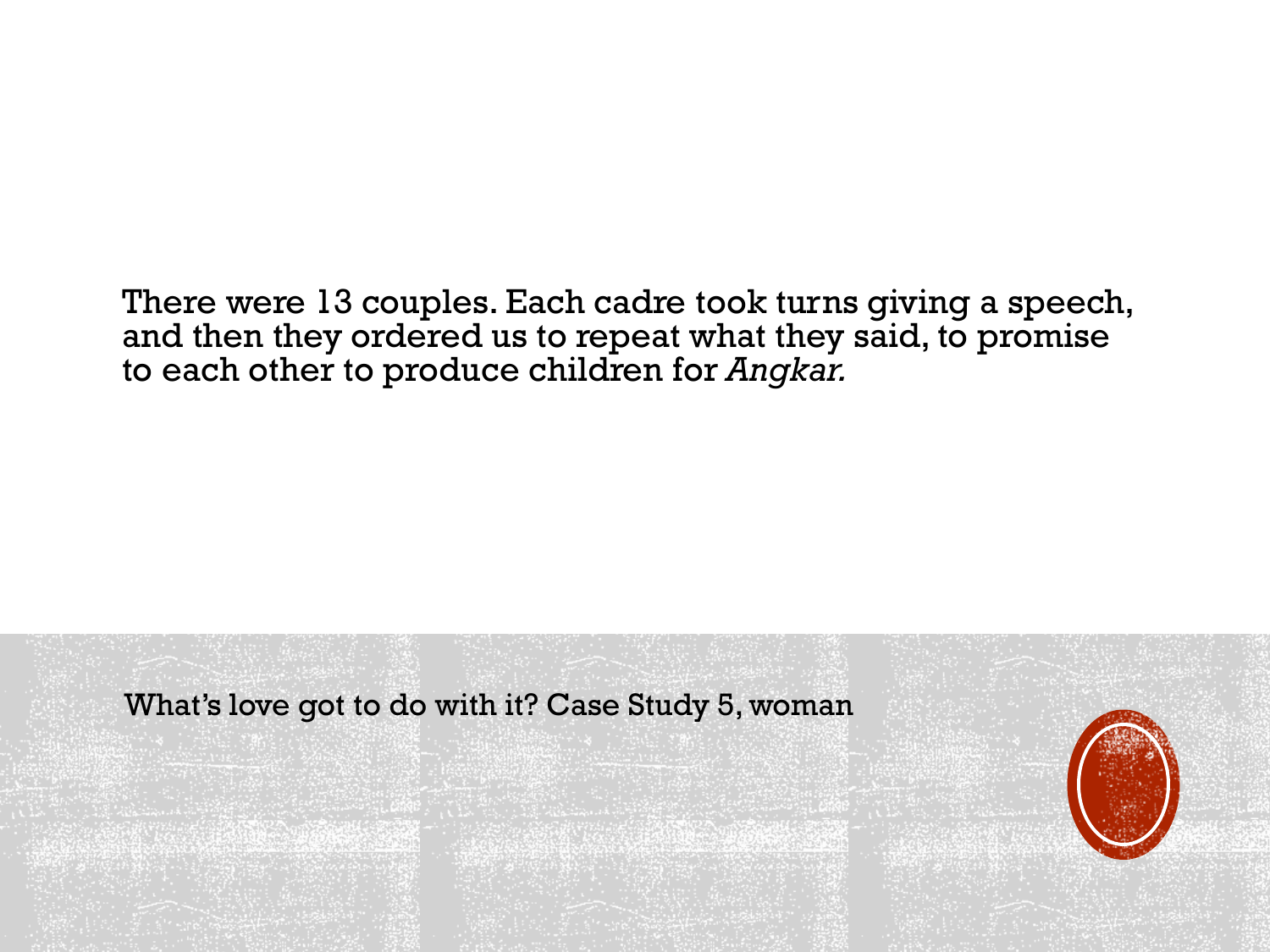

What's love got to do with it? Case Study 4, woman

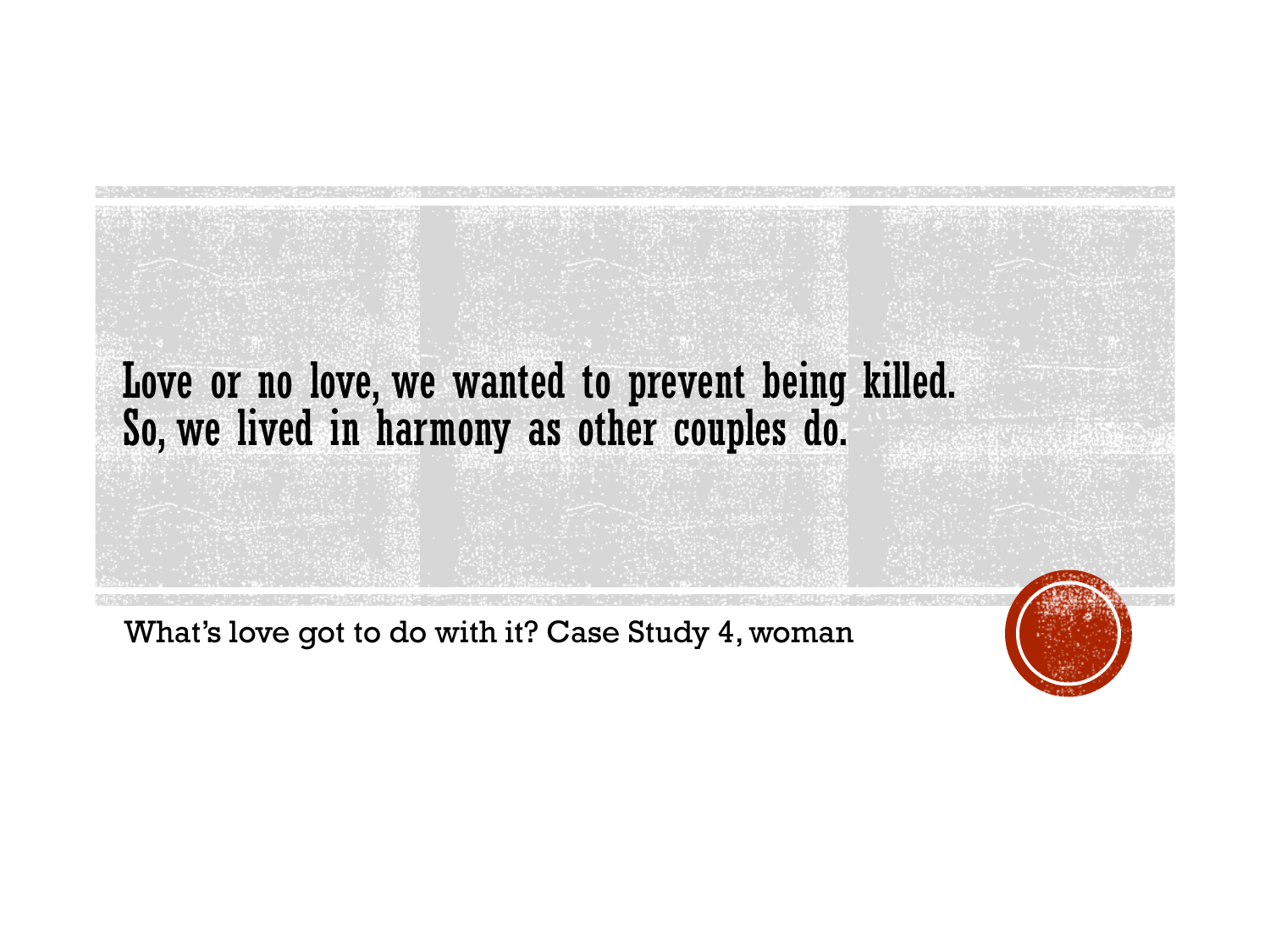They provided us with a room in the rice hall. They built the room for us. It was made from wood and close to other rooms. . . . My husband asked me, 'You have committed to me, so do you love me or not?' I said, 'Even if I don't love you and am upset with this marriage, I can't do anything about it.' He responded, 'It's *Angkar's* order, so we should follow it. '

We discussed together that night and agreed between us to sleep together because the cadres had threatened us, saying that if we didn't get along that night, they would take us to be killed.

What's love got to do with it? Case Study 8, Cham woman

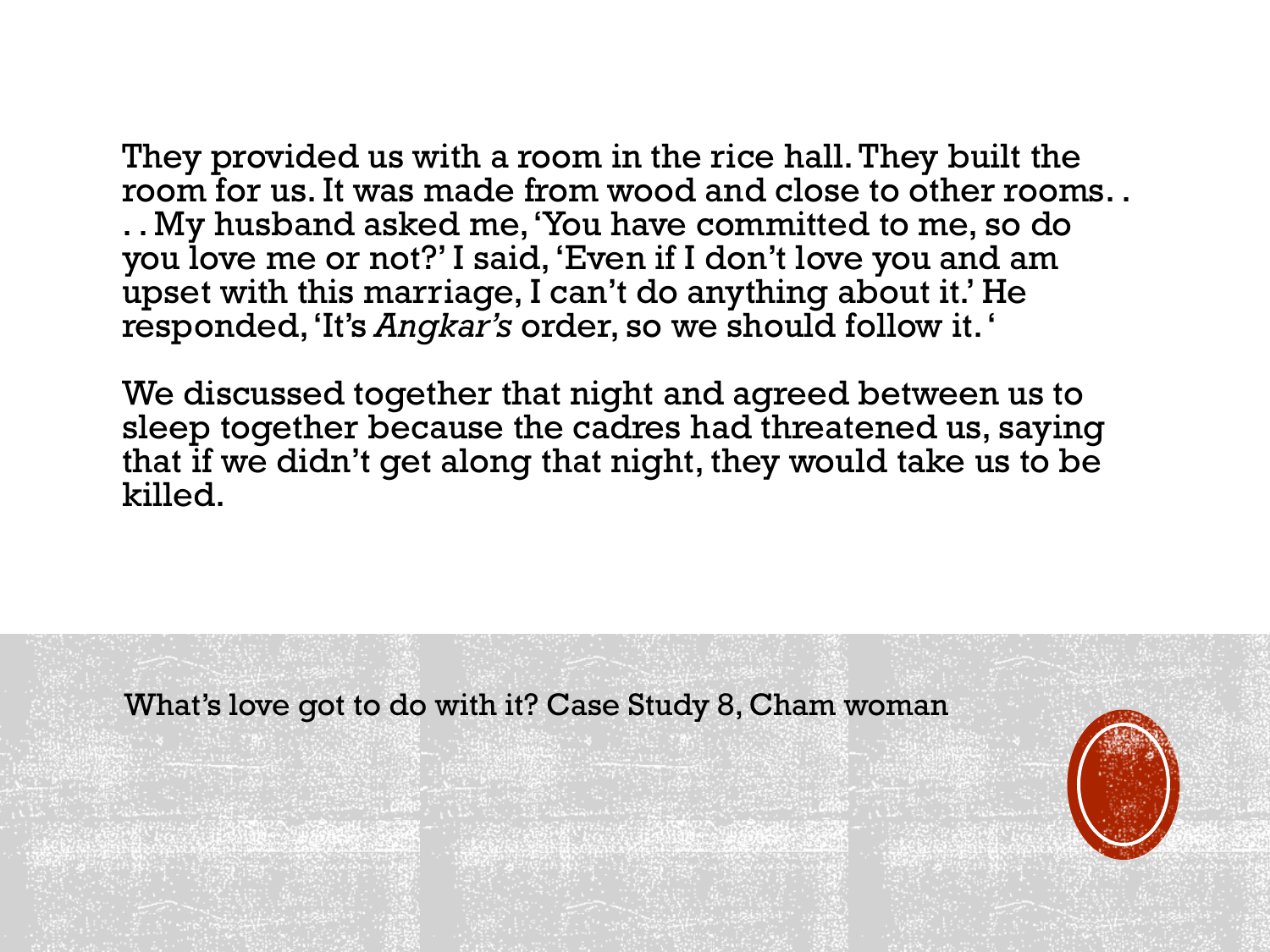At night, we only slept side-by-side for the first months, only sleeping next to each other. We both agreed to do this. Later, a cadre warned me, 'I know comrade that you do not love your wife.'. . . After the warning, we prepared a speech in case we were asked again . . . We should respond that we were sleeping together. Actually, we were not. That plan was my idea. [I was warned again to be careful because I was not having sex with my wife. So, I begged my wife quite frankly to sleep together because if we did not, we would be killed.

I did not want to have sex with her or even keep her as my wife as I did not love her at all.

What's love got to do with it? Case Study 1, man

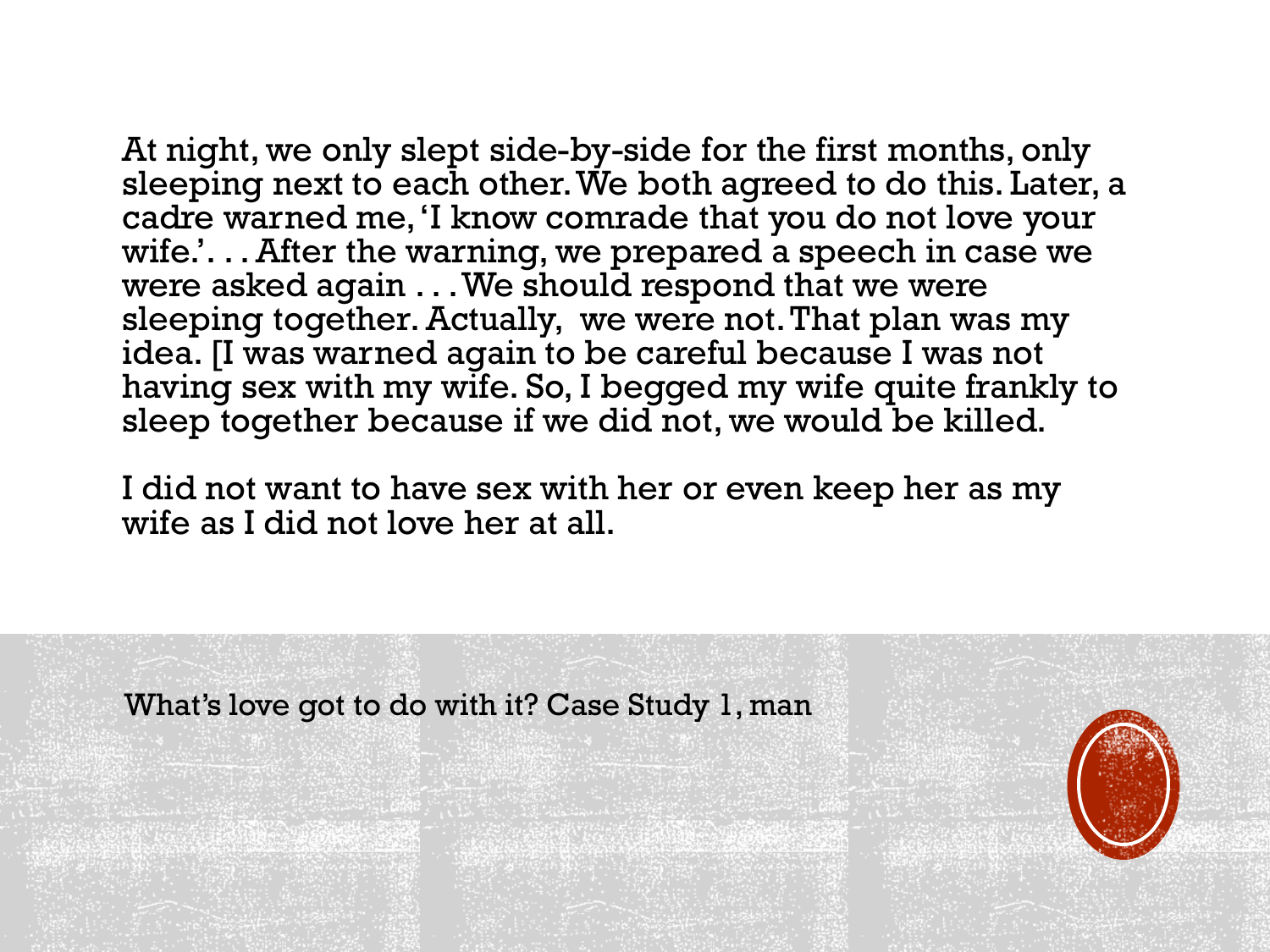*Chhlob* always inspected my husband and me every night. If I did not agree to have sex with my husband, I would be sent to be 're-educated,' thus I never refused my husband and just let him do what he wanted.

What's love got to do with it? Case Study 6, woman

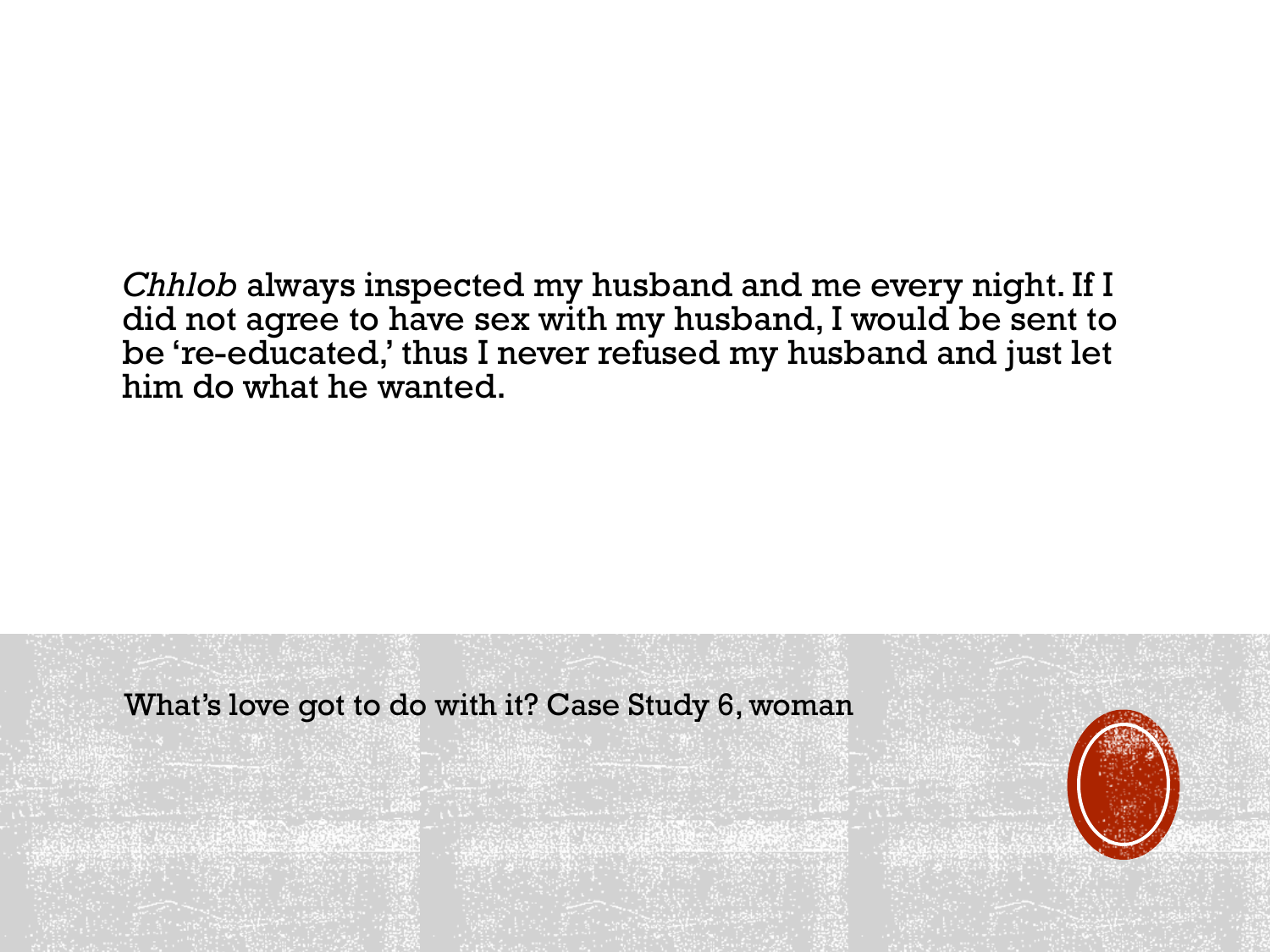Husband: We stayed together in the same house, but we slept in different mosquito nets. We did not talk. We were afraid of each other.

Wife: First, I was afraid that the cadres would know we did not sleep together. Second, I was scared that my husband would force me to have sex.

What's love got to do with it? Case Study 3, married couple

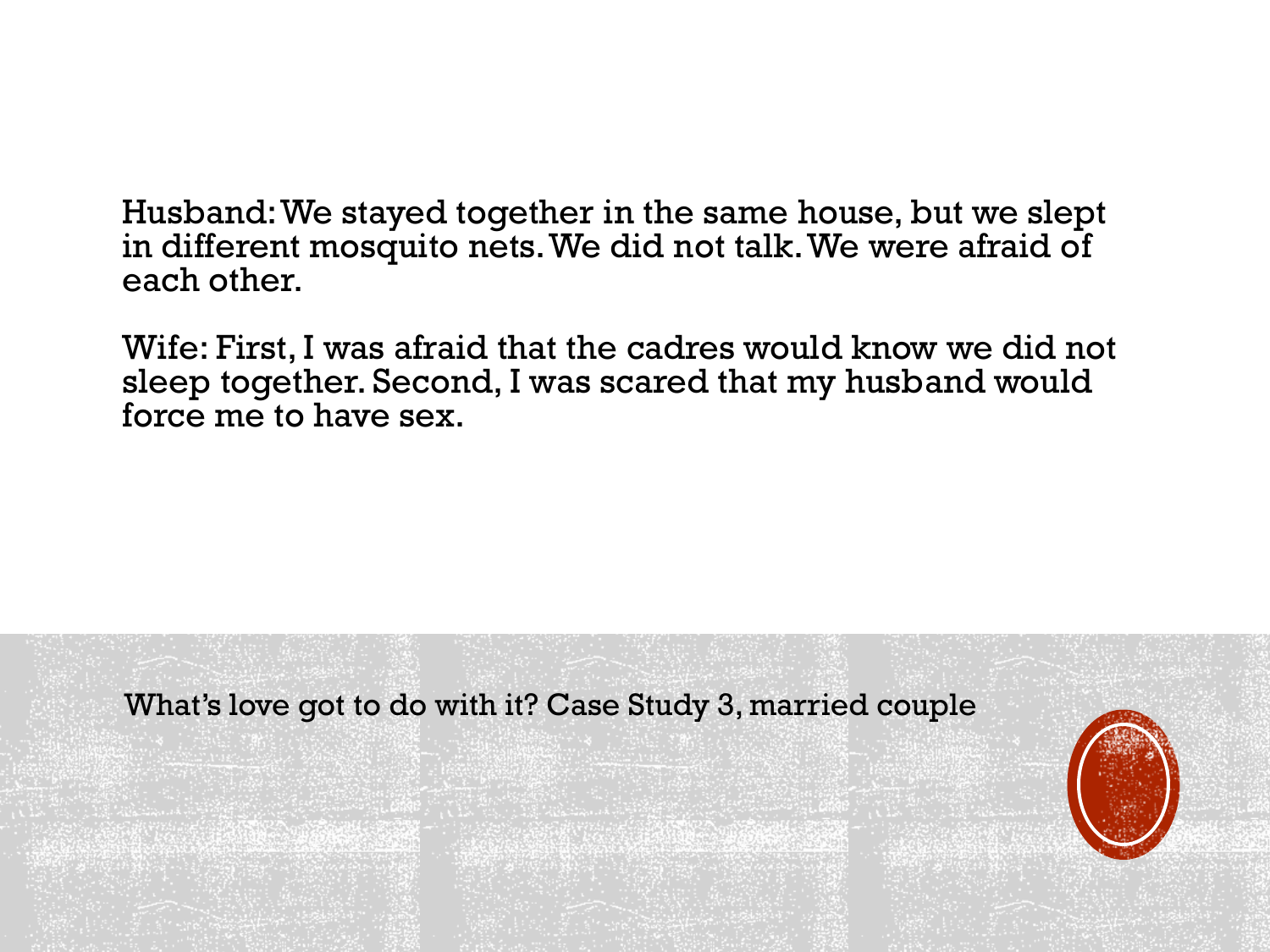Wife: When I met him, he said, 'My mother asked me to come get you . . .' It occurred to me that I had no means of transportation and no way to escape if the Khmer Rouge returned. So, my husband put my stuff and my mother into the oxcart, and we went to live with my husband's family. Really, I went with him because I did not have a choice: my mother was sick, and my husband had an oxcart.

Husband: Later, when we were escaping into the forest, we experienced difficulties and we helped each other a lot. We started to feel good toward one another after that.

Wife: I became pregnant in 1979. We have seven children.

What's love got to do with it? Case Study 3, married couple

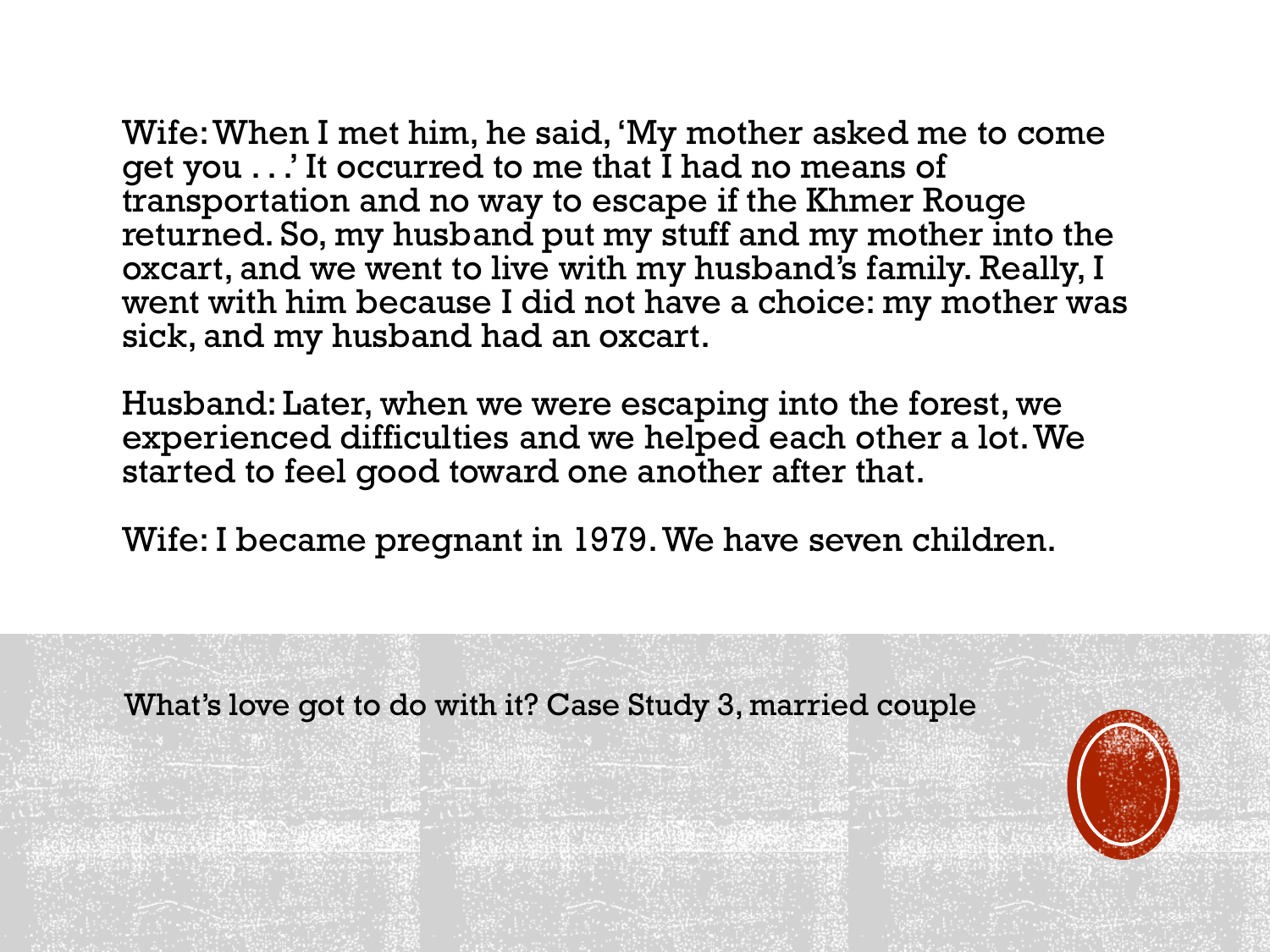Wife: They were too young before, that is why we only told them recently. I think they are old enough now to understand our situation during the Khmer Rouge regime.

What's love got to do with it? Case Study 3, married couple